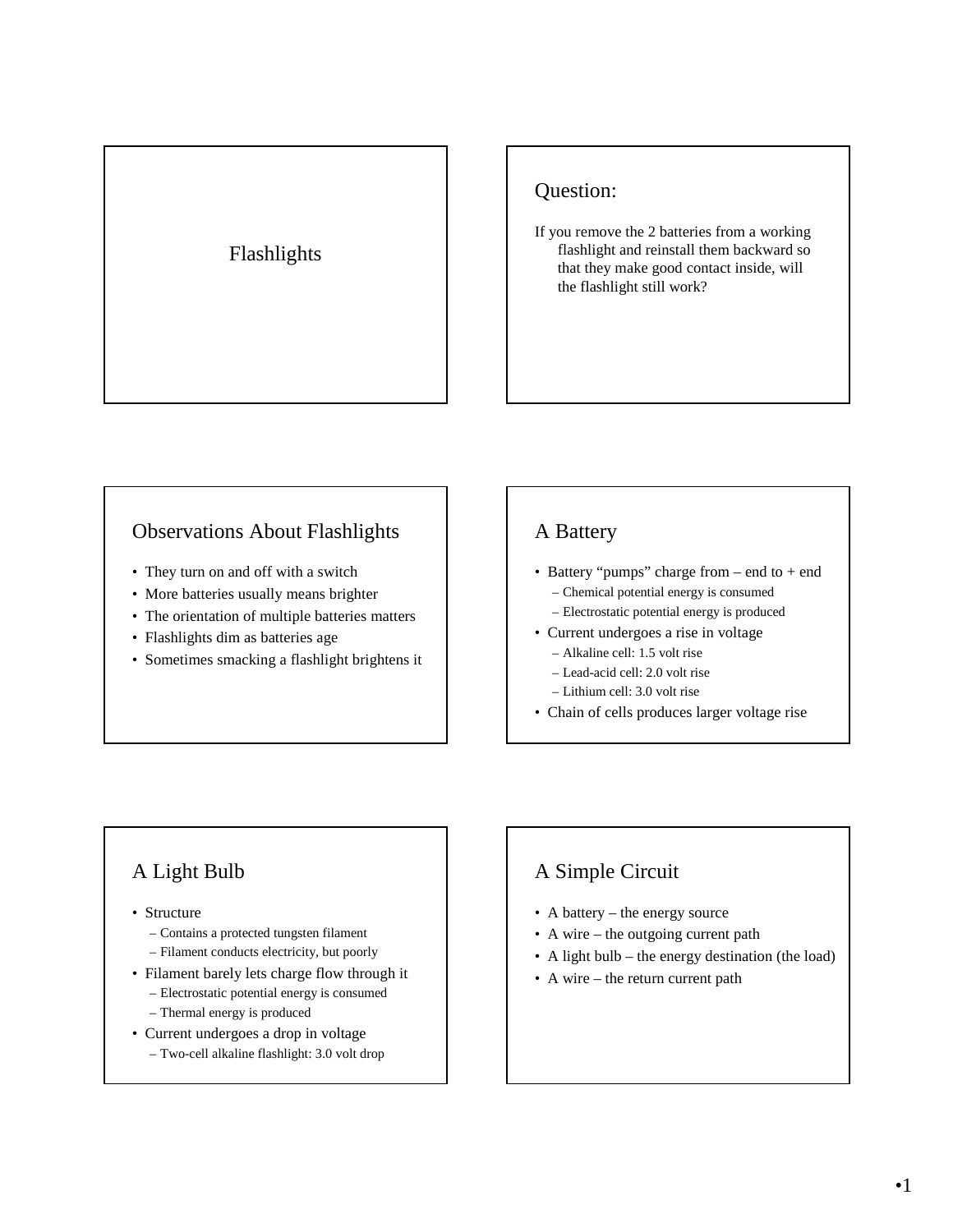### Circuits 1

- Steady current requires a circuit path (a loop) – Charge mustn't accumulate anywhere
	- A closed conducting loop avoids accumulation
- Steady current flow requires energy
	- Currents lose energy (and voltage) in conductors
	- Missing energy becomes thermal energy
	- Lost energy must be replaced

## Circuits 2

- A circuit can transport energy
	- Current obtains energy from a battery
	- Current delivers energy to a light bulb
	- Current starts the trip over again

#### Question:

If you remove the 2 batteries from a working flashlight and reinstall them backward so that they make good contact inside, will the flashlight still work?

## Recharging a Battery

- Forward (discharging) current flow
	- Battery "pumps" charge from end to + end
	- Current undergoes voltage rise
	- Battery's chemical potential energy is consumed
- Reverse (recharging) current flow
	- Circuit "pushes" charge from + end to end
	- Current undergoes voltage drop
	- Battery's chemical potential energy is replenished

#### Positive Charge

- Current points in the direction of *positive* flow
- Flow is really *negative* charges (electrons)
- It's hard to distinguish between:
	- negative charge flowing to the right
	- positive charge flowing to the left
- We pretend that current is flow of + charges
- It's really charges flowing the other way

### Short Circuits

- If a conducting path bridges the load
	- Current bypasses the load
	- Circuit is abbreviated or "short"
- No appropriate energy destination (load)
- Energy loss and heating occurs in the wires
- A recipe for fires!